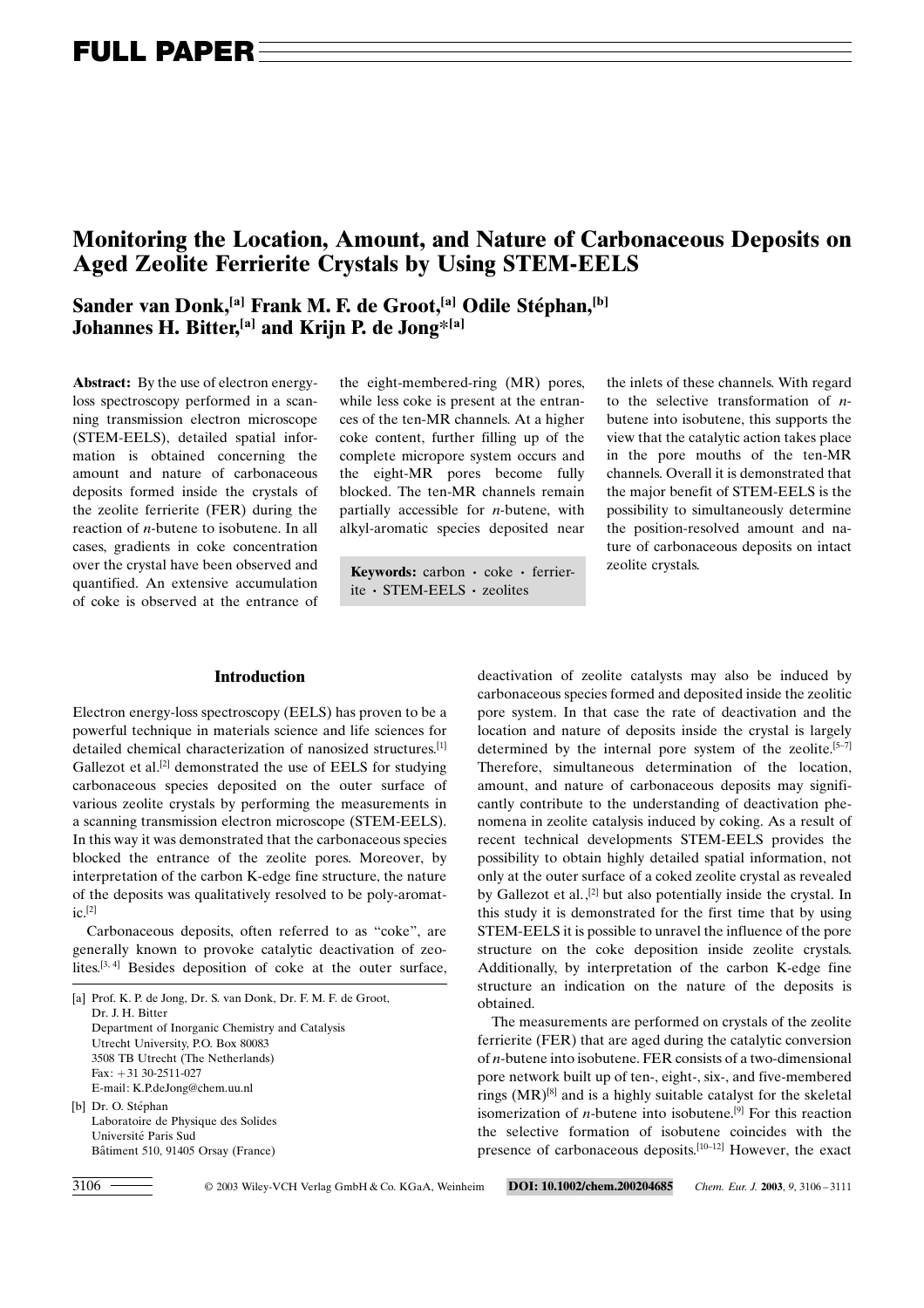role of these deposits during the catalytic action is still under debate. Therefore, information about the location, amount, and nature of carbonaceous deposits in the zeolite crystals may contribute to a further understanding of the role of carbonaceous deposits in butene skeletal isomerization, and zeolite deactivation phenomena in general.

#### **Results**

Two FER samples with different amounts of carbonaceous deposits, exhibiting different catalytic properties, were prepared in a tapered element oscillating microbalance (TEOM). The first sample, obtained after 1 h on stream, contains 2.5 wt% coke (FER2.5C) and displays a high *n*-butene conversion, but a low selectivity to isobutene. The second sample, obtained after 300 h on stream, contains 6.8 wt% coke (FER6.8C) and is less active, but more selective towards isobutene. Their catalytic properties and micropore volumes as determined by nitrogen physisorption are summarized in Table 1.

By using STEM-EELS, the atomic carbon and oxygen signals were monitored for FER2.5C and FER6.8C, and the results as a function of the scanning distance in the directions parallel to the eight- (top) and ten-MRchannels (bottom) are displayed in Figure 1. The first data points shown in the graphs are also the first points detected on the zeolite crystals. All performed line scans indicate that it takes about 50 Å before a stable oxygen signal is detected. The increasing oxygen signal suggests that the edges of the crystals are not entirely flat, but seem to be roughened in the direction perpendicular to the electron beam. Looking at the carbon signal, it becomes evident that a significant amount of carbonaceous species is

Table 1. Catalytic properties and micropore volumes of the aged FER samples.

|                                                     | FER <sub>2.5</sub> C | FER6.8C     |
|-----------------------------------------------------|----------------------|-------------|
| time-on-stream [h]                                  |                      | $300^{[a]}$ |
| <i>n</i> -butene conversion $\lceil \text{mol } \%$ | 81                   | 24          |
| isobutene selectivity [mol%]                        | 20                   | 87          |
| isobutene yield [mol%]                              | 16                   | 22          |
| micropore volume <sup>[b]</sup> $[mLg^{-1}]$        | 0.072                | 0.013       |

[a] After several hours on stream the maximum amount of deposits is reached. [b] Determined with  $N_2$  physisorption, micropore volume for FER without deposits is  $0.132 \text{ mL g}^{-1}$ .

deposited throughout the FER crystal. More carbonaceous deposits are present close to the pore mouths of the eight-MR rather than the ten-MR channels. This is evident from the fact that for both samples the carbon signal rises faster in the direction of the eight MR than the ten MR. The difference is particularly well illustrated in Figure 2, which shows line scans displaying the atomic carbon to zeolitic oxygen (C/O) ratios. These ratios are shown as a function of scanning distance parallel to the direction of the ten- and eight-MRchannels for both FER2.5C (top) and FER6.8C (bottom). In the graphs, the origin represents the last data point detected just before the crystal, that is, in vacuum. The second data point in the graph is thus the first point detected on the zeolite crystal. Going from FER2.5C to FER6.8C, that is, with increasing coke content, the scans parallel to the eight-MR channels show a large increase in the C/O ratio at the crystal edge; this then declines going further into the crystal. In the direction of the ten-MRchannels the C/O ratio also increases going from FER2.5C to FER6.8C, although more moderately.

Figure 3 zooms in on the C/O ratios detected further from the crystal edges, from 100 to 200 ä. For both FER2.5C (top)



Figure 1. Carbon and oxygen signals for FER2.5C (left) and FER6.8C (right) as a function of scanning distance in the direction parallel to the eight- (top) and ten-MR channels (bottom). Note that the scale of the  $y$  axis is logarithmic.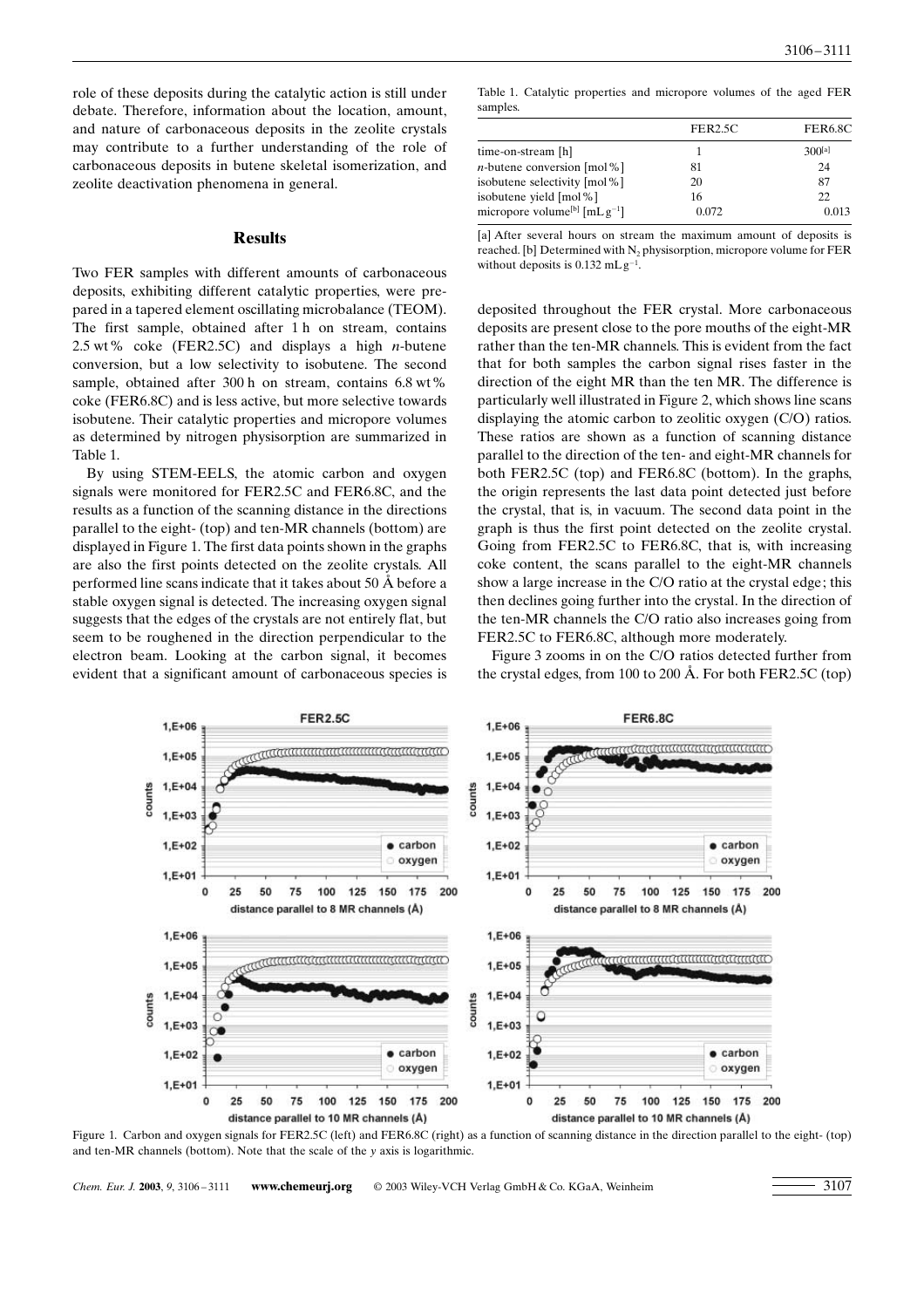

Figure 2. Atomic carbon to zeolitic oxygen ratios for FER2.5C (top) and FER6.8C (bottom) as a function of scanning distance. Line scans were taken parallel to the eight- and ten-MR channels, respectively. Note that there is a factor 2 difference in the y axis scale between the top and bottom graph.



Figure 3. Atomic carbon to zeolitic oxygen ratios for FER2.5C (top) and FER6.8C (bottom) as a function of scanning distance from 100 to 200 Å. Line scans were taken parallel to the eight- and ten-MR channels, respectively. Dotted lines indicate the C/O ratio based on the overall coke content (see text). Note that there is a factor 2 difference in the y axis scale between the top and bottom graph.

and FER6.8C (bottom) a clear gradient in the C/O ratio is observed, which stabilizes at around 175 ä. The C/O ratio at this position coincides with the C/O ratio calculated from the bulk coke loading.

Figure 4 shows two-dimensional elemental maps for FER2.5C, which were obtained by combining a large number of parallel-recorded line scans. In this way Figure 4 provides a clear image of the carbon distribution over part of the mildly aged FER2.5C crystals. It is important to take into account that the results obtained for the first  $50 \text{ Å}$  are largely determined by the roughened planes of the FER crystal.



Figure 4. Two-dimensional elemental maps showing the atomic carbon to zeolitic oxygen (C/O) ratio over a representative crystal of FER2.5C, obtained by combining a large number of line scans parallel to the eight- (top) and ten-MRchannels (bottom); the darker the area, the higher C/O ratio.

In Figure 5 the electron energy-loss spectra of the carbon K-edges detected at different locations in the FER6.8C crystals are displayed. The upper spectrum is obtained at  $\sim$  20 Å from the edge of the crystal, that is, close to the pore



Figure 5. Carbon K-core edges for FER6.8C at various locations on the crystal, going from the edge at the ten-MRentrances (top spectrum) to the inside (bottom spectrum). For reasons of clarity we moved the baselines of the different spectra.

mouths of the ten-MR channels. The middle spectrum is obtained at  $\sim$  50 Å and the bottom spectrum at  $\sim$  100 Å from the crystal edge. To verify the nature of the carbonaceous species, the experimental spectra were evaluated using reference compounds.[13, 14] All carbon K-edges resemble the spectra of amorphous carbonaceous compounds, implying the presence of polyaromatic species. For all spectra obtained near the crystal edge, the leading peak is more distinct and an additional shoulder at 287 eV is visible, which is indicative for the presence aliphatic species and/or alkyl groups.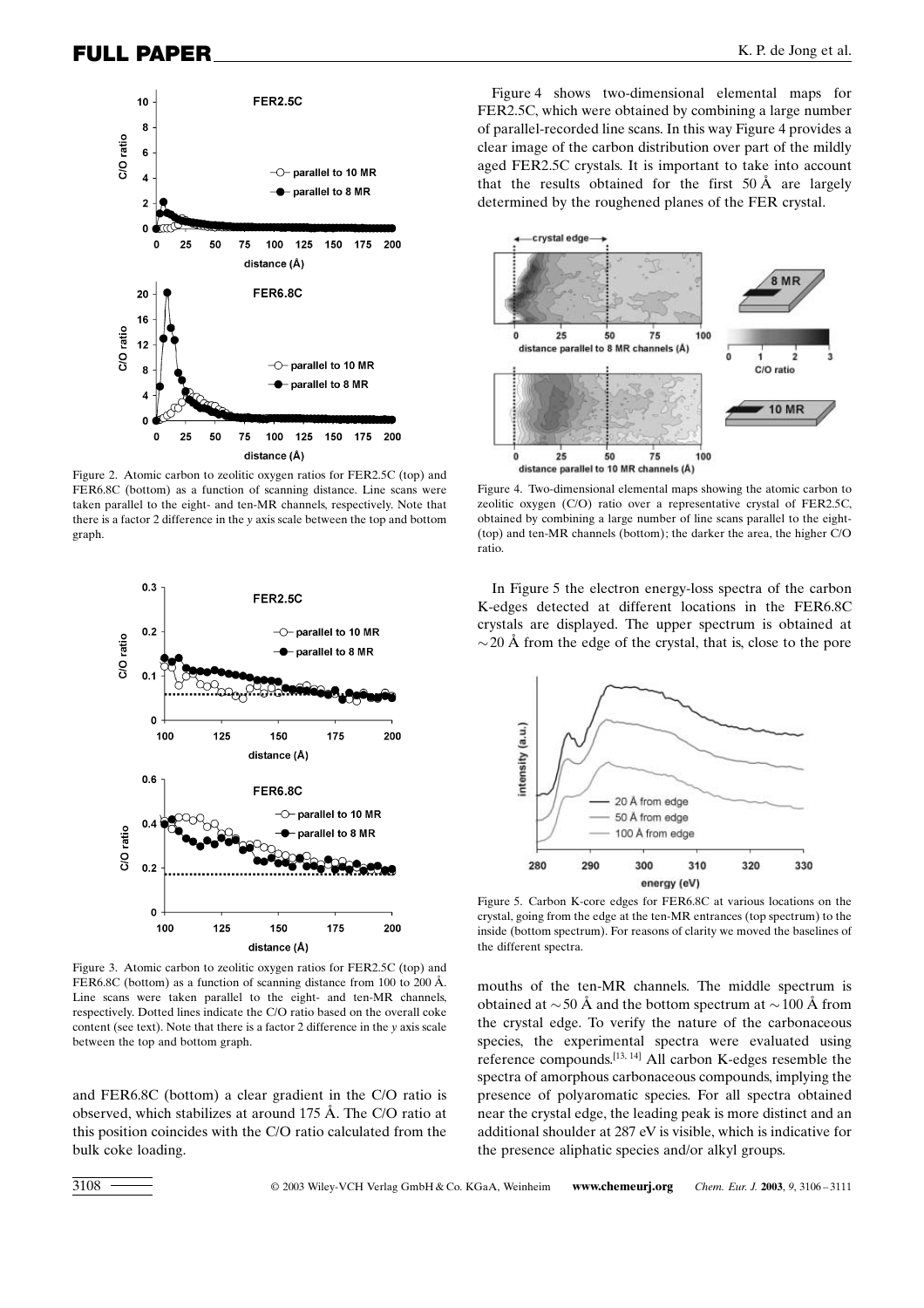#### **Discussion**

The results displayed in Figure 1 show that for FER2.5C, that is, after 1 hour of n-butene reaction (see Table 1), there is carbon present at all distances scanned in both the eight- (top) and ten-MR(bottom) directions. This reveals that the reaction of n-butene results in an immediate deposition of carbonaceous species throughout the crystal. With regard to the oxygen signal, the line scans indicate that it takes about 50 ä before a stable oxygen signal is detected. This suggests that the edges of the crystals are not straight, but seem to be roughened in the direction perpendicular to the electron beam. At the same time, somewhat higher carbon signals are detected at the edges of the crystal in both the eight- and ten-MR directions, indicating that the pore mouths of both channels are sensitive to the deposition of carbonaceous deposits. Besides, by comparing the initial rise of the carbon signal with that of the oxygen signal, it becomes evident that the pore mouths of the eight-MR channels experience a more severe deposition of carbonaceous deposits than the inlets of the ten-MR channels. This is further illustrated in Figure 2 (top), which shows that for FER2.5C the maximum of the atomic C/O ratio is significantly higher at the entrance of the eight-MR channels than at the entrance of the ten-MR channels. Moreover, Figure 4 clearly visualizes that significant deposition of coke has occurred at the pore mouths of the eight-MRchannels. Also at the entrances of the ten-MR channels some enrichment by coke species is observed; however, the location and amount indicate that the deposition has been less.

The higher sensitivity of the eight-MRchannels towards the formation of coke may have two explanations. First, the diameter of an eight-MRchannel is smaller than that of a ten-MR channel (see Figure 6). As a result the *n*-butene and/or



Figure 6. Schematic representation of a FER crystal, showing the average crystal-size and the directions and dimensions of the pores. Note: the kinetic diameter of *n*-butene is  $3.0 \times 4.7$  Å.

the formed products will experience more steric hindrance in the eight-MR channels; this in turn causes accumulation of polymeric species that subsequently induce coke formation. Second, it has been demonstrated by infrared spectrosco $py^{[12, 15]}$  that the Brønsted acid sites in the eight-MR channels are located at slightly lower wavenumbers; this suggests that they might be more acidic and, therefore, more sensitive to irreversible deposition of carbonaceous species. Nevertheless, Figures 1, 2 (top), and 4 show that at the entrances of the ten-MR channels of FER2.5C some accumulation of carbonaceous species is also observed. Based on the nitrogen physisorption/t-plot analysis (Table 1), which reveals that there is still a significant amount of free micropore volume, it is suggested that the ten-MR channels of FER2.5C remain partially accessible.

For FER6.8C, obtained after 300 h n-butene reaction (see Table 1), Figures 1 and 2 (bottom) reveal a significant growth in the carbon signal throughout the crystal as compared to FER2.5C. Especially the considerable rise at the eight-MR pore inlets confirms the high sensitivity of these channels for the deposition of coke. The carbon signal at the edge of the ten-MRchannels has also increased, but the slower growth indicates that the thickness and severity of the deposited coke layer is significantly less. Nitrogen physisorption/t-plot analysis for FER6.8C (Table 1) reveals that the micropore volume has decreased by a factor 10. Based on Figures 1 and 2 (bottom) it is suggested that this volume will be primarily located in the ten-MR pore entrances and that the eight-MR channels will be completely blocked. Overall, this implies that the ten-MR channels remain to some extent accessible for  $n$ butene, even with a high coke content. With regard to the selective transformation of  $n$ -butene into isobutene over aged and selective FER, this suggests that the catalytic action will primarily occur in the initial part of the ten-MRchannels.

Essential information concerning the filling of the FER micropore volume is provided by Figure 3, which zooms in on the C/O ratios detected further from the crystal edge. This demonstrates that inside the FER crystal a smooth carbon gradient is present that levels off around  $175 \text{ Å}$ . At a distance of 100 Å the C/O atomic ratio for FER2.5C is  $\sim$  0.14, which increases to  $\sim 0.40$  for FER6.8C. Going even further towards the center of the crystal at 200  $\AA$  from the crystal edge, the C/ O atomic ratio for FER2.5C is  $\sim 0.05$  and for FER6.8C  $\sim 0.18$ . The validity of these numbers can be verified by calculating the expected C/O ratios on the basis of elemental analysis. For this calculation, the chemical composition of FER2.5C can be represented as  $2.5$  wt% coke ("CH") and  $97.5$  wt% FER ("SiO<sub>2</sub>"); this then leaves a C/O atomic ratio of  $\sim 0.06$ . In a similar way FER6.8C can be represented as 6.8 wt% coke ("CH") and 93.2 wt% FER ("SiO<sub>2</sub>"); this results in a C/O atomic ratio of  $\sim 0.17$ . The theoretically obtained numbers agree very well with the experimentally observed ones obtained at 200 ä from the crystal edge. Regarding the fact that the size of the FER crystals under study is  $\sim 10000 \text{ Å}$ (parallel to the ten MR) by  $\sim$  4000 Å (parallel to the eight MR), it is evident that the number for the bulk C/O ratio will be predominantly determined by the numbers detected at 200 ä from the crystal edge. For this reason, the higher C/O ratios detected at the crystal edges are of minor influence on the bulk C/O ratio of the crystal. The good agreement between theory and experiment indicates the sensitivity and validity of the STEM-EELS technique for establishing C/O ratios as a function of their location on aged zeolite crystals.

Having established the quantitative nature of the STEM-EELS C/O ratio, the coke enrichment close to the external surface of the FER crystals is considered. In view of the pore volume of FER  $(0.13 \text{ mL g}^{-1})$  and a maximum density of polyaromatics in the pores of  $\sim 1$  gmL<sup>-1</sup>, the intracrystalline coke loading cannot exceed  $\sim$  12 wt% corresponding to C/O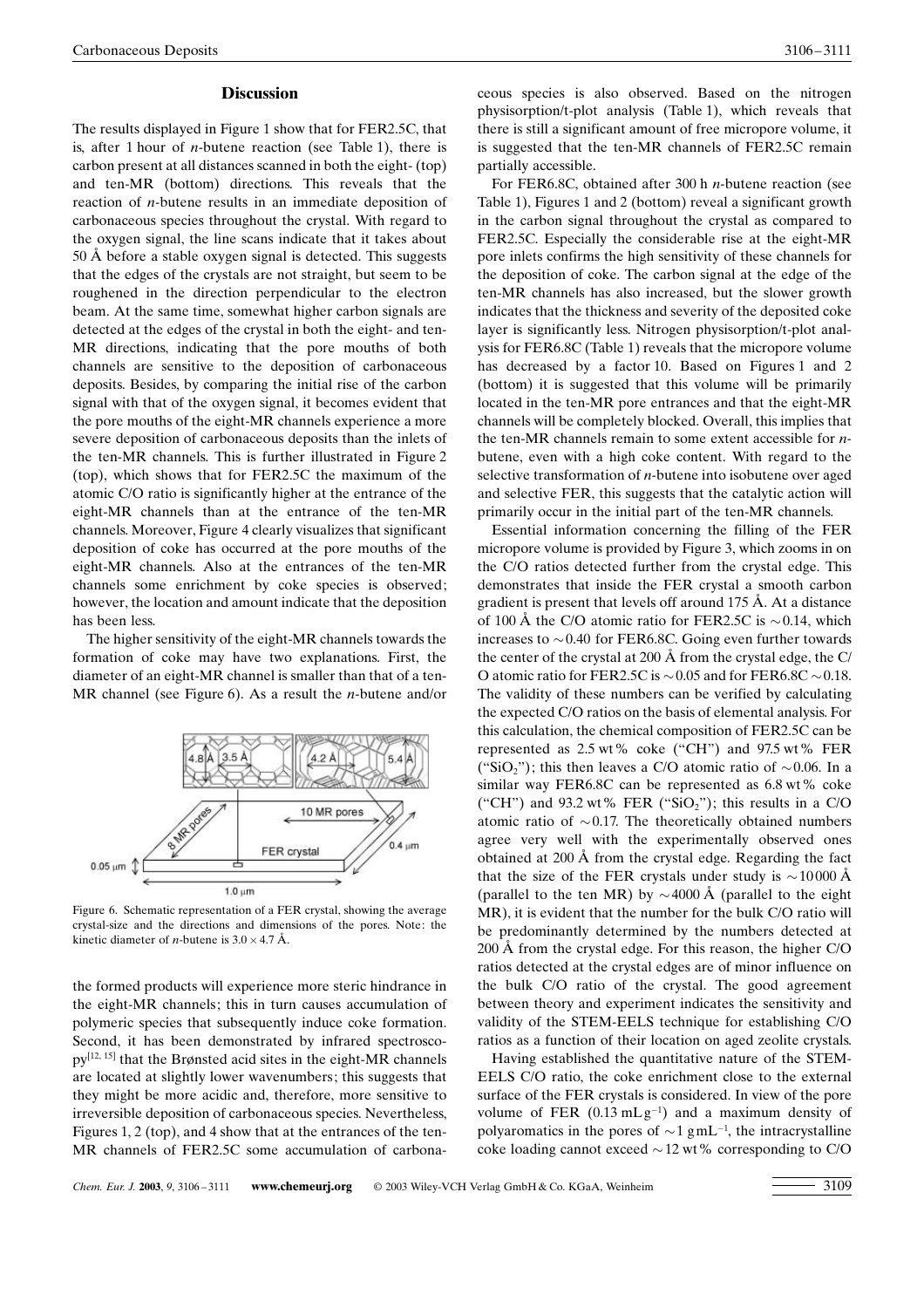atomic ratio of  $\sim$  0.3. This proves that the coke accumulation apparent in Figure 2 for both eight- and ten-MR-related crystal faces resides largely at the external surface of the crystal, in line with previous TEM results on aged FER.[11]

From the above discussion some indication is obtained on the growth of the coke going from FER2.5C to FER6.8C. The addition of reactants and/or products to the carbonaceous species already present will mainly occur through acidcatalyzed alkylation of butenes to aromatic coke in the initial part of the micropores, as is confirmed by the layer present at the crystal edges. In line with IR results $[12]$  the eight-MR pores are coked up much more rapidly than the ten-MR pores. According to the STEM-EELS results, the intracrystalline coking reactions give rise to more extensive extracrystalline coke deposition. Next to the formation of an external coke layer, an intracrystalline coke gradient has been found (Figure 3). It is speculated that part of the butenes migrates further down into the zeolite channels, slowly increasing the overall C/O ratio inside the crystal. The above coke-deposition process is elaborated by Figure 5, which demonstrates that the carbonaceous species located around the C/O maximum in the ten-MR channels are both aromatic and aliphatic in nature, while the coke located further inside the crystal have been transformed into polyaromatic species. The nature of the coke on FER6.8C as detected by STEM-EELS is in good agreement with results obtained by infrared spectroscopy, revealing the presence of alkyl – aromatic species.<sup>[12, 16, 17]</sup> However, infrared spectroscopy is a bulk technique, while it is now demonstrated by STEM-EELS that the aromatic species with aliphatic groups present are predominantly located at the initial part of the ten-MR channels.

#### Conclusion

STEM-EELS measurements were performed on FER crystals aged during the skeletal isomerization of  $n$ -butene into isobutene. From this it is evident that carbonaceous species are deposited throughout the zeolite crystals. However, the carbon concentration is not uniform, since at the entrances of the eight-MR pores a large accumulation of coke is observed. For the ten-MR channels some enrichment by coke is also detected at the pore entrances. At a higher coke content, the micropores are further filled by carbonaceous species and the eight-MR pores become fully blocked. The ten-MR channels on the other hand remain partially accessible for n-butene, with alkyl – aromatic species deposited near the inlets of these channels. For this reason it is concluded that the selective transformation of n-butene into isobutene will take place in the primary part of the ten-MR channels. Overall, it is demonstrated that STEM-EELS is a powerful characterization technique for studying the location, amount, and nature of carbonaceous deposits in zeolite crystals.

#### Experimental Section

**Sample preparation:** Commercially available high silicon $-NH_4$ <sup>+</sup> ferrierite (Zeolyst Int. Si/Al 30) with a crystal-size in the order of  $1.0 \times 0.4 \times 0.05$  µm, as depicted in Figure 6, was activated in a dry nitrogen flow at 823 K for 12 h in order to obtain the H<sup>+</sup> ferrierite (H-FER). Nitrogen physisorption and t-plot analysis for H-FER showed an external surface area of 42  $m^2g^{-1}$ and a micropore volume of  $0.132 \text{ mL} \text{g}^{-1}$ . Around 50 mg of FER (particle size:  $90 - 150 \mu m$ ) were aged during the *n*-butene (Hoek Loos, 1-butene, 99.5%) reaction in a tapered element oscillating microbalance (TEOM, Rupprecht & Pataschnick 1500 PMA); reaction products were analyzed on-line using a gas chromatograph (Shimadzu 17A with a Chrompack PLOT capillary column of fused silica-Al<sub>2</sub>O<sub>3</sub>/KCL, 50 m  $\times$  0.32 mm). The TEOM reactor provided the possibility to study real-time catalyst deactivation induced by the deposition of carbonaceous deposits, while monitoring the catalytic reaction. For a detailed description of the TEOM we refer to work by Hershkowitz and Madiara,<sup>[18]</sup> and Chen et al.<sup>[19]</sup>

Two FER-samples with different amounts of carbonaceous deposits were prepared in the TEOM at 623 K, 1.3 bar using a weight hourly space velocity of  $4 g_{\text{butene}} g_{\text{ferriente}}^{-1} h^{-1}$ . The first sample, obtained after 1 h on stream, contained 2.5 wt% coke (FER2.5C). The second sample, obtained after 300 h on stream, contained 6.8 wt% coke (FER6.8C). Following the reactive adsorption of butenes, the samples were flushed at 623 K with nitrogen for 10 minutes followed by cooling down to ambient temperature.

STEM-EELS measurements: To investigate the carbon distribution on the aged H-FER crystals of FER2.5C and FER6.8C, carbon and oxygen K edges were monitored by use of a 100 keV STEM instrument (VG HB 501) equipped with a field emission source and a parallel Gatan 666 EELS spectrometer. The instrument was in operation in Orsay and produced EELS-spectra with 0.5 eV energy resolution and subnanometer spatial resolution within a typical acquisition time of a few hundreds of milliseconds per pixel. More specifically the subnanometer probe (typically 5 Å in diameter) could be positioned with an accuracy higher than  $2 \text{ Å}$  on the sample, and it could scan the sample digitally with spatial increments as small as  $3 \text{ Å}$ . For further details concerning the experimental set-up we refer to a report by Stéphan et al.<sup>[20]</sup> The aged H-FER crystals were first sonicated in ethanol and then dropped on a holey amorphous carbon film supported on a copper grid. Parts of the crystals protruding out into vacuum were selected for EELS investigation. The FER crystals used in this study were very appropriate for STEM-EELS measurements, since they were thin and platelike, as depicted in Figure 6. The two-dimensional pore network consisted of ten-MR channels with a size of  $5.4 \times 4.2$  Å and eight-MR channels of  $4.8 \times 3.5$  Å.<sup>[21]</sup> For both FER2.5C and FER6.8C onedimensional line scans with a 5 Å probe size, 3.125 Å spatial increment, and 400 ms of exposure time were recorded by taking spectra while ramping the electron probe parallel to the eight- and ten-MR channels of the crystals. For FER2.5C a large number of parallel-recorded line scans were combined providing two-dimensional elemental maps. This was not possible for FER6.8C, since this sample was less stable in the electron beam. C/O atomic ratios were calculated after correction for the element sensitivities.<sup>[20]</sup>

## Acknowledgement

This work was financially supported by the Netherlands Organization for Scientific Research (NWO/CW 700-97-019).

- [1] C. Colliex, M. Tencé, E. Lefèvre, C. Mory, H. Gu, D. Bouchet, C. Jeanguillaume, Mikrochim. Acta 1994, 114/115, 71.
- [2] P. Gallezot, C. Leclercq, M. Guisnet, P. Magnoux, J. Catal. 1988, 114, 100.
- [3] P. Magnoux, P. Cartraud, S. Mignard, M. Guisnet, J. Catal. 1987, 106,  $242.$
- [4] H. G. Karge, E. Boldingh, Catal. Today 1988, 3, 379.
- [5] A. de Lucas, P. Canizares, A. Duran, A. Carrero, Appl. Catal. A 1997, 156, 299.
- [6] A. R. Pradhan, J. F. Wu, S. J. Jong, W. H. Chen, T. C. Tsai, S. B. Liu, Appl. Catal. A 1997, 159, 187.
- [7] H. S. Cerqueira, P. Magnoux, D. Martin, M. Guisnet, Stud. Surf. Sci. Catal. 1999, 126, 105.
- [8] R. E. Morris, S. J. Weigel, N. J. Henson, L. M. Bull, M. T. Janicke, B. F. Chmelka, A. K. Cheetham, J. Am. Chem. Soc. 1994, 116, 11 894.

3110  $\longrightarrow$  © 2003 Wiley-VCH Verlag GmbH & Co. KGaA, Weinheim www.chemeuri.org Chem. Eur. J. 2003. 9, 3106-3111